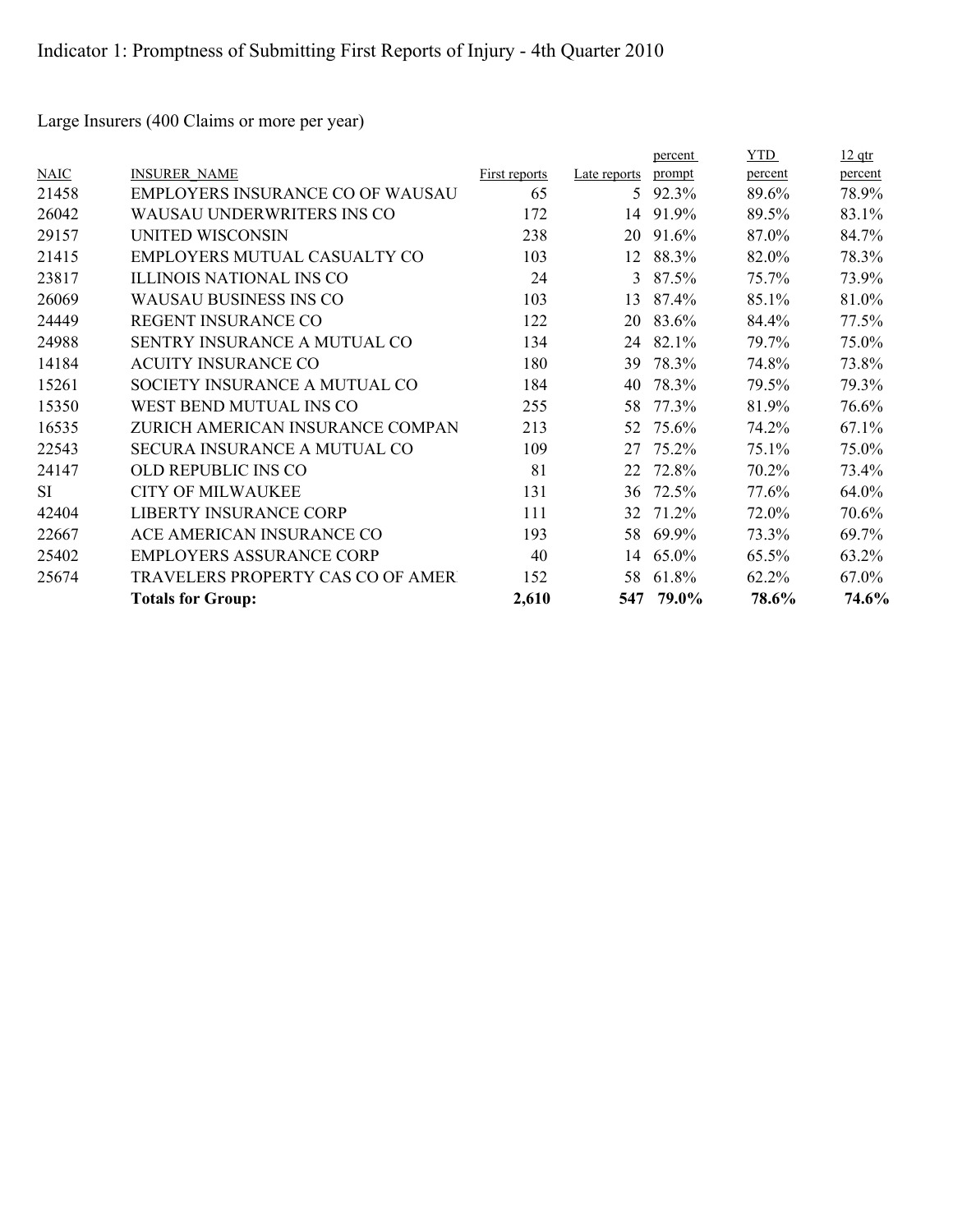Medium Size Insurers (65 -399 Claims or more per year)

|             |                                      |                |                     | percent  | <b>YTD</b> | $12$ qtr |
|-------------|--------------------------------------|----------------|---------------------|----------|------------|----------|
| <b>NAIC</b> | <b>INSURER NAME</b>                  | First reports  | Late reports prompt |          | percent    | percent  |
| 13935       | FEDERATED MUTUAL INS CO              | 11             |                     | 1 90.9%  | 94.0%      | 89.0%    |
| SI          | NEWPAGE WISCONSIN SYSTEM INC         | 11             | 1                   | 90.9%    | 91.5%      | 87.6%    |
| 11371       | GREAT WEST CASUALTY CO               | 21             | 3                   | 85.7%    | 89.6%      | 87.1%    |
| 21407       | <b>EMCASCO INSURANCE CO</b>          | 47             | 3                   | 93.6%    | 89.1%      | 80.3%    |
| 26425       | WAUSAU GENERAL INS CO                | 12             | 1                   | 91.7%    | 88.9%      | 74.6%    |
| 11527       | LEAGUE OF WIS MUNICIPALITIES MUTUA   | 41             | 6                   | 85.4%    | 88.1%      | 86.9%    |
| 23043       | LIBERTY MUTUAL INS CO                | 81             | 8                   | 90.1%    | 87.1%      | 75.0%    |
| 24414       | <b>GENERAL CAS CO OF WI</b>          | 21             | $\theta$            | 100.0%   | 86.0%      | 74.8%    |
| 14303       | <b>INTEGRITY MUTUAL INS CO</b>       | 30             | 1                   | 96.7%    | 85.7%      | 82.5%    |
| 11374       | <b>SFM MUTUAL INS CO</b>             | 40             | 7                   | 82.5%    | 85.6%      | 86.6%    |
| 15091       | RURAL MUTUAL INS CO                  | 69             | 10                  | 85.5%    | 84.3%      | 73.5%    |
| 10166       | ACCIDENT FUND INS CO OF AMERICA      | 40             | $\overline{4}$      | 90.0%    | 83.9%      | 84.4%    |
| 18988       | <b>AUTO OWNERS INS CO</b>            | 46             | 4                   | 91.3%    | 83.9%      | 75.4%    |
| 20508       | VALLEY FORGE INS CO                  | 41             | 6                   | 85.4%    | 83.0%      | 81.6%    |
| 28460       | SENTRY CASUALTY CO                   | 273            | 48                  | 82.4%    | 83.0%      | 79.3%    |
| SI          | SCHNEIDER NATIONAL CARRIERS INC      | 12             | $\theta$            | 100.0%   | 82.4%      | 76.0%    |
| 23035       | LIBERTY MUTUAL FIRE INS CO           | 31             | 3                   | 90.3%    | 81.7%      | 71.7%    |
| 19410       | COMMERCE & INDUSTRY INS CO           | 39             | $\overline{4}$      | 89.7%    | 81.7%      | 75.0%    |
| 31003       | TRI STATE INS CO OF MN               | 24             | 4                   | 83.3%    | 81.7%      | 65.6%    |
| SI          | DEPT OF ADMINISTRATION               | 105            | 19                  | 81.9%    | 81.4%      | 82.2%    |
| 22659       | <b>INDIANA INSURANCE CO</b>          | 45             | 6                   | 86.7%    | 80.9%      | 65.2%    |
| 19950       | WILSON MUTUAL INS CO                 | 88             | 8                   | 90.9%    | 80.5%      | 77.0%    |
| 29459       | TWIN CITY FIRE INS CO                | 36             | 6                   | 83.3%    | 80.4%      | 75.3%    |
| 40142       | AMERICAN ZURICH INS CO               | 35             | 12                  | 65.7%    | 80.1%      | 75.5%    |
| 19445       | NATIONAL UNION FIRE INS CO OF PITTSB | 19             | 6                   | 68.4%    | 79.7%      | 77.9%    |
| 24228       | PEKIN INSURANCE CO                   | 13             | 4                   | 69.2%    | 78.0%      | 61.7%    |
| 24830       | CITIES & VILLAGES MUTUAL INS CO      | 16             | 4                   | 75.0%    | 76.6%      | 75.7%    |
| 19429       | INSURANCE COMPANY OF STATE OF PAT    | 36             | 12                  | 66.7%    | 75.6%      | 78.9%    |
| 10677       | CINCINNATI INSURANCE CO THE          | 66             | 17                  | 74.2%    | 75.1%      | 74.5%    |
| SI          | <b>TARGET CORP (STORES)</b>          | 20             | 3                   | 85.0%    | 75.0%      | 80.0%    |
| 15377       | WESTERN NATIONAL MUTUAL INS CO       | 47             | 8                   | 83.0%    | 74.8%      | 83.8%    |
| 10804       | CONTINENTAL WESTERN INS CO           | 13             | $\overline{3}$      | 76.9%    | 74.6%      | 59.9%    |
| 10998       | MICHIGAN COMMERICAL INS MUTUAL       | 24             | 3                   | 87.5%    | 74.4%      | 74.5%    |
| SI          | KOHLER CO                            | 16             | 8                   | 50.0%    | 74.1%      | 68.2%    |
| 20281       | FEDERAL INSURANCE CO                 | 34             |                     | 7 79.4%  | 73.6%      | 66.4%    |
| 11150       | ARCH INSURANCE CO                    | 24             | 10                  | 58.3%    | 73.1%      | 75.6%    |
| 37885       | XL SPECIALTY INSURANCE COMPANY       | 31             |                     | 14 54.8% | 73.0%      | 72.1%    |
| 14176       | HASTINGS MUTUAL INS CO               | 25             | 6                   | 76.0%    | 72.6%      | 75.7%    |
| 23841       | NEW HAMPSHIRE INSURANCE CO           | 163            | 40                  | 75.5%    | 72.4%      | 70.9%    |
| 19275       | AMERICAN FAMILY MUTUAL INS CO        | 24             |                     | 6 75.0%  | 72.2%      | 72.9%    |
| 23787       | NATIONWIDE MUTUAL INS CO             | 34             | 11                  | 67.6%    | 72.2%      | 72.8%    |
|             | TRANSPORTATION INSURANCE CO          |                |                     |          |            |          |
| 20494       |                                      | 53             |                     | 14 73.6% | 71.5%      | 70.4%    |
| 43575       | INDEMNITY INSURANCE CO OF NORTH AI   | 7              |                     | 2 71.4%  | 69.7%      | 76.8%    |
| SI          | UW-SYSTEM ADMINISTRATION             | 38             | 5 <sup>5</sup>      | 86.8%    | 68.8%      | 59.2%    |
| 23434       | MIDDLESEX INSURANCE CO               | 45             | 13                  | 71.1%    | 67.8%      | 72.8%    |
| 23442       | PATRIOT GENL INS CO                  | $\overline{2}$ | $\mathbf{1}$        | 50.0%    | 64.7%      | 79.5%    |
| 13986       | FRANKENMUTH MUTUAL INS CO            | 37             |                     | 8 78.4%  | 63.9%      | 53.2%    |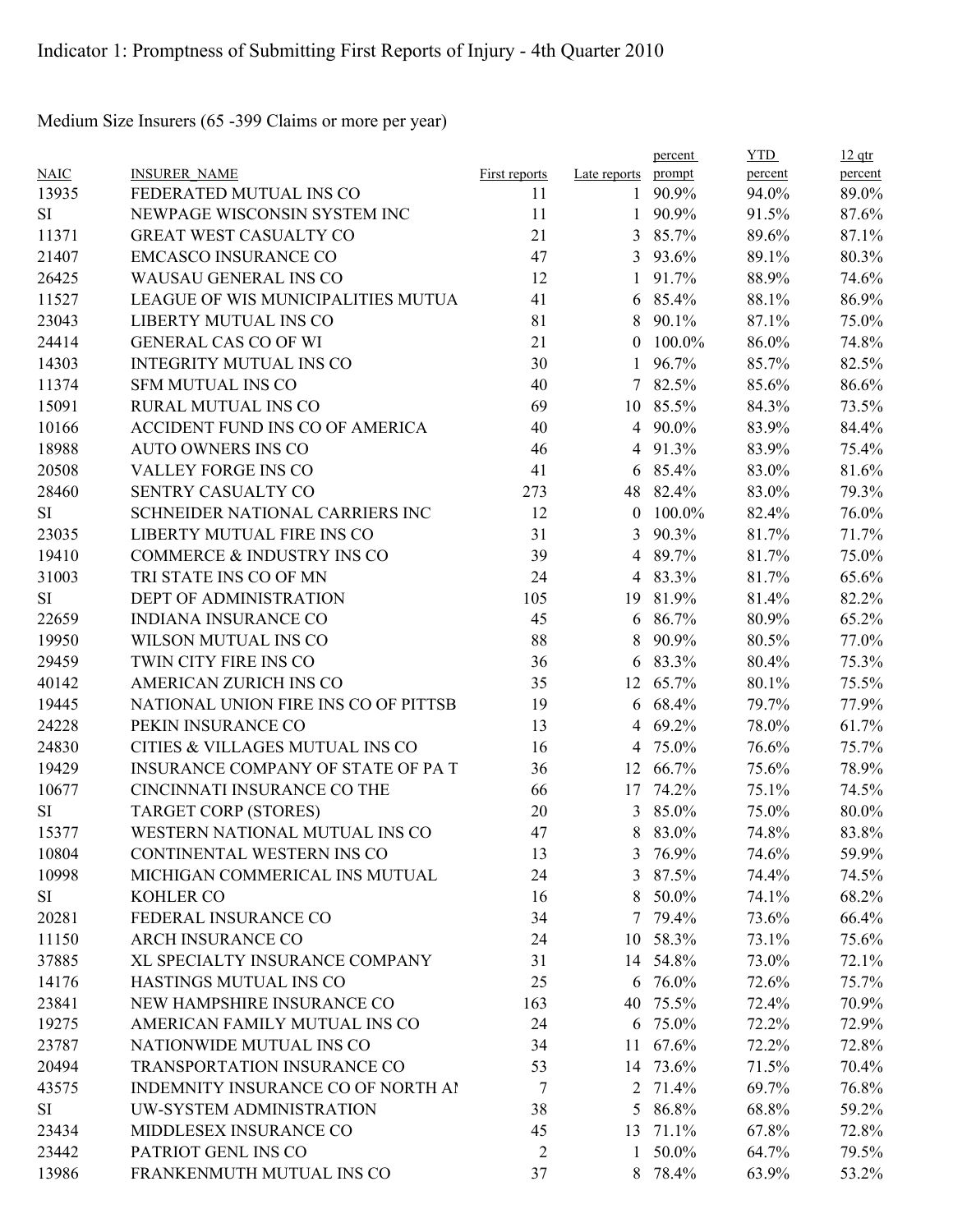Medium Size Insurers (65 -399 Claims or more per year)

|             |                                   |               |              | percent         | <b>YTD</b> | $12$ qtr |
|-------------|-----------------------------------|---------------|--------------|-----------------|------------|----------|
| <b>NAIC</b> | <b>INSURER NAME</b>               | First reports | Late reports | prompt          | percent    | percent  |
| 35386       | FIDELITY & GUARANTY INS CO        | 13            |              | 2 $84.6\%$      | 63.4%      | 71.2%    |
| SI.         | MILWAUKEE BOARD OF SCHOOL DIR     | 89            | 30           | 66.3%           | 62.8%      | 45.2%    |
| SI.         | <b>CITY OF MADISON</b>            | 40            |              | 14 65.0%        | $62.0\%$   | 59.1%    |
| 31895       | AMERICAN INTERSTATE INS CO        | 30            |              | $9\quad 70.0\%$ | 59.7%      | 69.1%    |
| SI.         | MILWAUKEE TRANSPORT SERVICES INC  | 5             |              | 2 $60.0\%$      | 57.9%      | 69.4%    |
| 25666       | TRAVELERS INDEMNITY CO OF AMERICA | 31            | 11           | 64.5%           | 56.2%      | 67.4%    |
| 25682       | TRAVELERS INDEMNITY CO OF CT THE  | 79            | 41           | 48.1%           | 52.1%      | 63.5%    |
| SI.         | <b>COUNTY OF MILWAUKEE</b>        | 36            | 19           | 47 2%           | 27.0%      | $11.7\%$ |
| 19380       | AMERICAN HOME ASSURANCE CO        | $\theta$      |              | $0.0\%$         | $0.0\%$    | 73.2%    |
|             | <b>Totals for Group:</b>          | 2,309         | 498          | 78.4%           | 76.5%      | 72.7%    |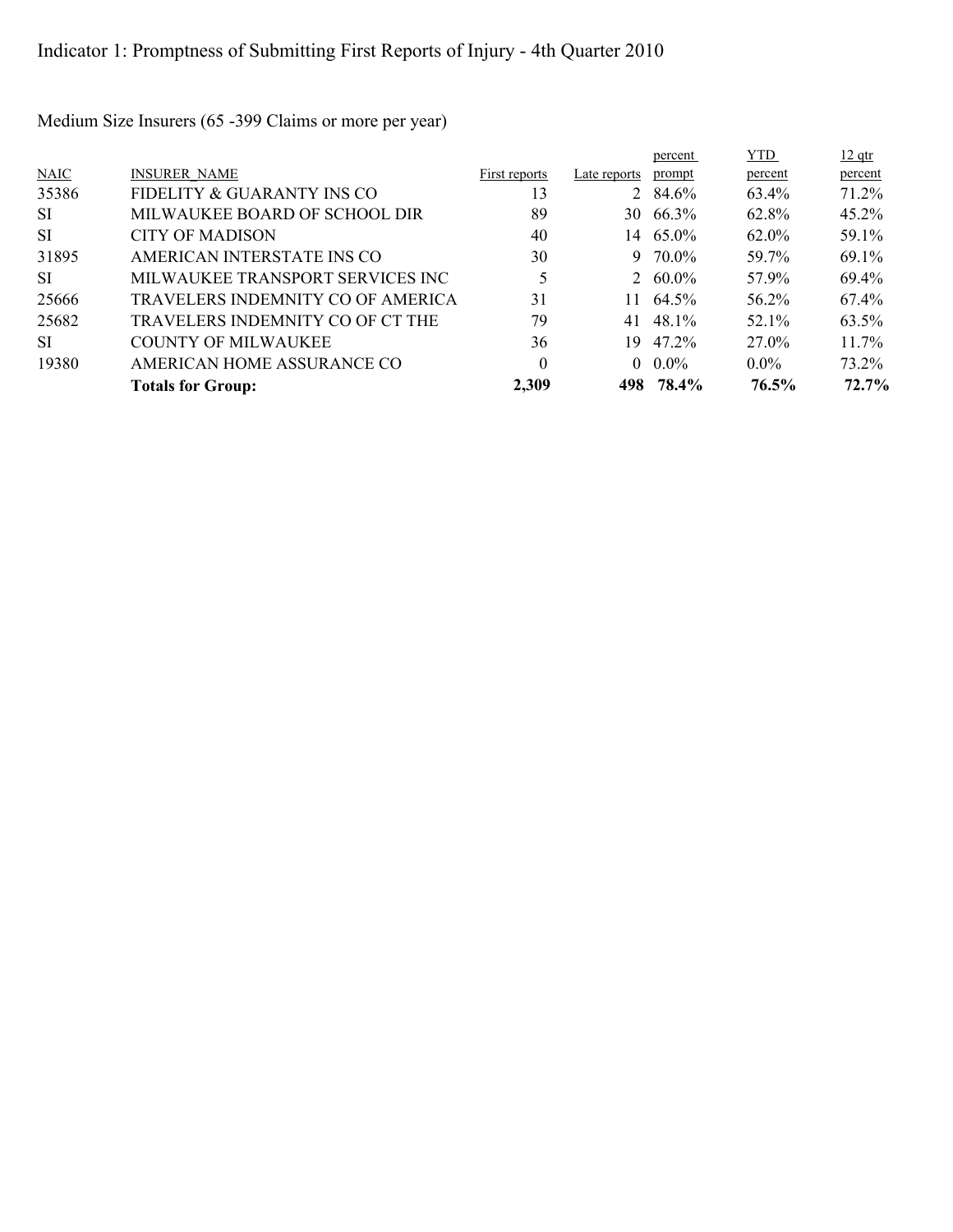Small Size Insurers (Less than 65 Claims per year)

|             |                                     |                      |                | percent    | <b>YTD</b> | $12$ qtr |
|-------------|-------------------------------------|----------------------|----------------|------------|------------|----------|
| <b>NAIC</b> | <b>INSURER NAME</b>                 | <b>First reports</b> | Late reports   | prompt     | percent    | percent  |
| 20109       | BITUMINOUS FIRE & MARINE INS CO     | 0                    |                | $0.0\%$    | 100.0%     | 96.0%    |
| <b>SI</b>   | THE VOLLRATH COMPANY LLC            | 8                    | $\mathbf{1}$   | 87.5%      | 95.2%      | 93.8%    |
| <b>SI</b>   | <b>MARTEN TRANSPORT LTD</b>         | 4                    | $\theta$       | 100.0%     | 87.2%      | 92.3%    |
| $\rm SI$    | FEDEX FREIGHT INC                   | $\overline{2}$       | $\theta$       | 100.0%     | 100.0%     | 89.8%    |
| $\rm SI$    | WISCONSIN BELL INC                  | 7                    | $\theta$       | 100.0%     | 87.5%      | 89.5%    |
| <b>SI</b>   | <b>COUNTY OF WASHINGTON</b>         | 8                    | $\theta$       | 100.0%     | 93.5%      | 88.3%    |
| 13021       | UNITED FIRE & CASUALTY CO           | 8                    | 1              | 87.5%      | 86.7%      | 87.8%    |
| 25976       | UTICA MUTUAL INS CO                 | 5                    | $\theta$       | 100.0%     | 96.6%      | 87.6%    |
| <b>SI</b>   | <b>USF HOLLAND INC</b>              | 3                    |                | 66.7%      | 68.2%      | 86.5%    |
| 36463       | DISCOVER PROPERTY & CASUALTY INSUI  | 8                    | $\theta$       | 100.0%     | 88.1%      | 85.6%    |
| 29424       | HARTFORD CASUALTY INS CO            | 20                   | 5              | 75.0%      | 83.9%      | 85.4%    |
| <b>SI</b>   | <b>BRUNSWICK CORPORATION</b>        | 3                    | $\theta$       | 100.0%     | 88.9%      | 84.6%    |
| <b>SI</b>   | <b>GENERAL MOTORS LLC</b>           | 0                    | $\theta$       | $0.0\%$    | 50.0%      | 83.8%    |
| 30104       | HARTFORD UNDERWRITERS INS CO        | 2                    | $\theta$       | 100.0%     | 78.6%      | 83.8%    |
| <b>SI</b>   | <b>KWIK TRIP INC</b>                | 6                    | $\theta$       | 100.0%     | 90.9%      | 83.8%    |
| 19259       | SELECTIVE INS CO OF SOUTH CAROLINA  |                      | $\theta$       | 100.0%     | 84.6%      | 83.3%    |
| 19682       | HARTFORD FIRE INSURANCE CO          | 6                    | 2              | 66.7%      | 73.9%      | 83.3%    |
| 41394       | BENCHMARK INSURANCE CO              | 3                    | $\mathbf{1}$   | 66.7%      | 88.0%      | 82.3%    |
| 14508       | MICHIGAN MILLERS MUTUAL INS CO      | $\overline{2}$       | $\theta$       | 100.0%     | 77.8%      | 82.0%    |
| 21180       | <b>SENTRY SELECT</b>                | 7                    | $\theta$       | 100.0%     | 86.4%      | 81.4%    |
| 12006       | DISTRICTS MUTUAL INS                | 5                    | 1              | 80.0%      | 88.0%      | 80.2%    |
| <b>SI</b>   | KENOSHA UNIFIED SCHOOL DISTRICT     | 7                    | 1              | 85.7%      | 78.6%      | 78.6%    |
| 19402       | CHARTIS PROPERTY CASUALTY CO        | 6                    | 2              | 66.7%      | 66.7%      | 78.4%    |
| 20443       | CONTINENTAL CASUALTY CO             | 3                    | $\theta$       | 100.0%     | 77.8%      | 78.2%    |
| 10472       | <b>CAPITOL INDEMNITY CORP</b>       | 4                    | 2              | 50.0%      | 77.3%      | 78.0%    |
| 11250       | <b>COMMUNITY INS CORP</b>           | $\boldsymbol{0}$     |                | $0.0\%$    | $0.0\%$    | 77.3%    |
| 33600       | L M INSURANCE CORP                  | 7                    |                | 85.7%      | 80.0%      | 76.0%    |
| <b>SI</b>   | <b>COUNTY OF DANE</b>               | 17                   | 4              | 76.5%      | 77.8%      | 75.8%    |
| SI          | COOPER POWER SYSTEMS LLC            | $\boldsymbol{0}$     | $\theta$       | $0.0\%$    | $0.0\%$    | 75.0%    |
| SI          | JOURNAL SENTINEL INC                | $\boldsymbol{0}$     | $\theta$       | $0.0\%$    | 88.2%      | 74.6%    |
| 19038       | TRAVELERS CASUALTY & SURETY CO      | 12                   | 3              | 75.0%      | 69.8%      | 74.6%    |
| SI          | CNH AMERICA LLC                     | 13                   |                | 5 61.5%    | 67.3%      | 74.6%    |
| SI          | <b>BRIGGS &amp; STRATTON CORP</b>   | 2                    |                | $0$ 100.0% | 80.0%      | 74.2%    |
| SI          | <b>CITY OF GREEN BAY</b>            | 4                    |                | 2 50.0%    | 84.2%      | 74.0%    |
| 14591       | MILWAUKEE INS COMPANY               | 0                    |                | $0.0\%$    | $0.0\%$    | 73.7%    |
| 24767       | ST PAUL FIRE & MARINE INS CO        | 0                    | $\overline{0}$ | $0.0\%$    | $0.0\%$    | 73.7%    |
| SI          | <b>COUNTY OF WINNEBAGO</b>          | 4                    | $\overline{0}$ | 100.0%     | 90.5%      | 73.5%    |
| 25143       | STATE FARM FIRE & CASUALTY CO       | 12                   | 5              | 58.3%      | 62.5%      | 73.5%    |
| <b>SI</b>   | <b>CITY OF RACINE</b>               | 4                    | 1              | 75.0%      | 75.0%      | 73.5%    |
| 25887       | UNITED STATES FIDELITY & GUARANTY ( | 28                   |                | 5 82.1%    | 80.5%      | 72.9%    |
| 20397       | VIGILANT INSURANCE CO               | 16                   |                | 3 81.3%    | 87.5%      | 72.5%    |
|             |                                     |                      |                |            |            |          |
| <b>SI</b>   | <b>CITY OF KENOSHA</b>              | 6                    |                | 1 83.3%    | 75.0%      | 71.6%    |
| 14117       | <b>GRINNELL MUT REINSUR CO</b>      | 4                    |                | 2 50.0%    | 62.5%      | 71.2%    |
| 23108       | LUMBERMEN'S UNDERWRITING ALLIANC    |                      | $\mathbf{1}$   | $0.0\%$    | 88.9%      | 70.8%    |
| SI          | <b>COLUMBIA-ST MARY'S GROUP</b>     | 11                   | 4              | 63.6%      | 76.9%      | 70.3%    |
| 26956       | WIS COUNTY MUTUAL INS CORP          | 10                   | 1              | 90.0%      | 89.6%      | 70.2%    |
| 18767       | CHURCH MUTUAL INSURANCE CO          | 12                   |                | 5 58.3%    | 66.7%      | 70.1%    |